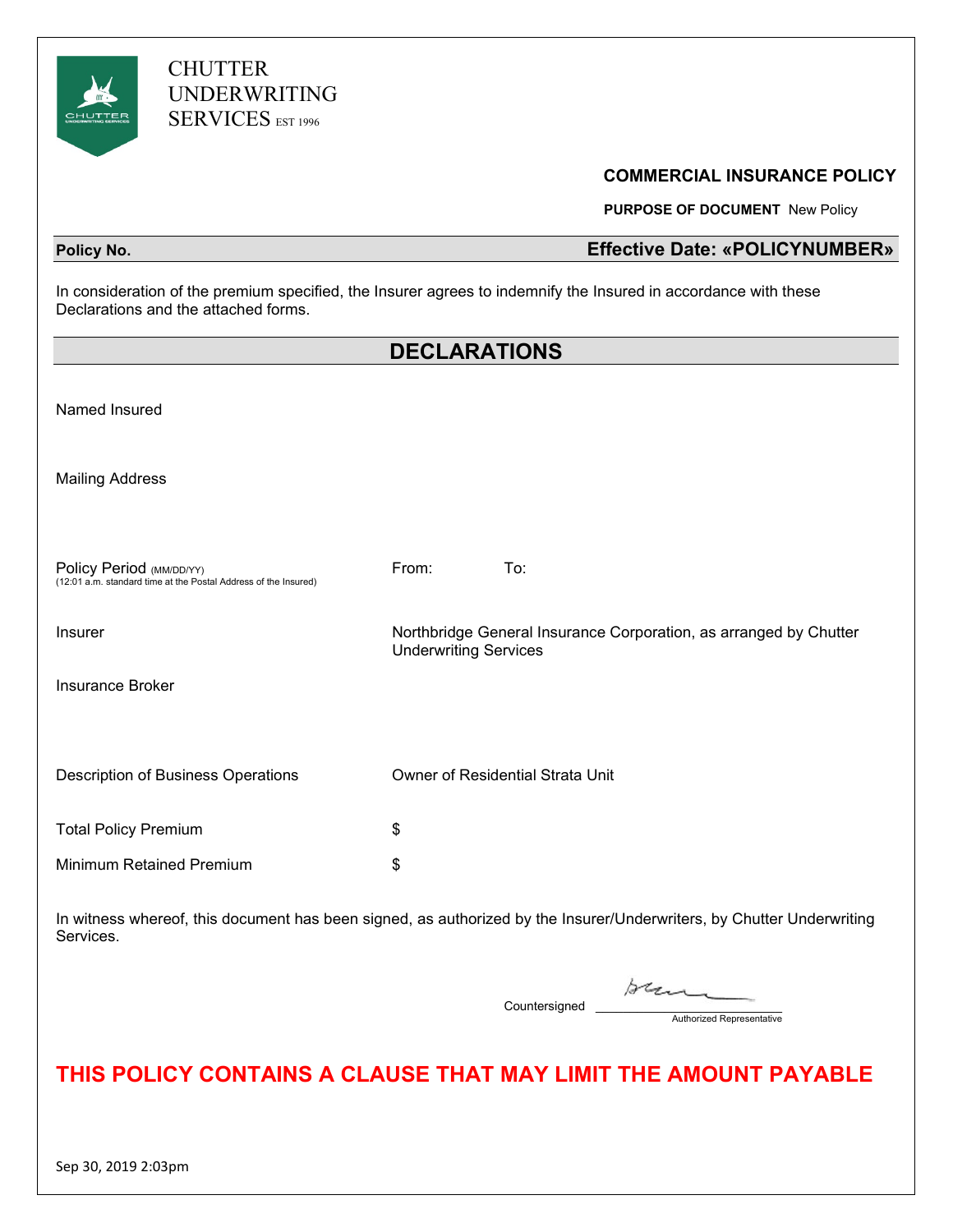

**CHUTTER** UNDERWRITING SERVICES EST 1996

### **COMMERCIAL INSURANCE POLICY**

**PURPOSE OF DOCUMENT** New Policy

### **Policy No. Effective Date: «POLICYNUMBER»**

### **SCHEDULE OF INSURANCE**

**INSURANCE IS PROVIDED FOR ONLY THOSE COVERAGES FOR WHICH RIDERS ARE INDICATED AND SPECIFIC LIMITS OR AMOUNTS OF INSURANCE ARE STATED BELOW.**

### **SECTION 1 – SEWER-BACKUP AND WATER DAMAGE EXCESS COVERAGE**

#### **Location #1**

**Occupancy by Insured: RESIDENTIAL STRATA UNIT**

### **Coverage**

This policy will cover that portion of any insured water damage loss that is payable under the Condominium Corporations insurance policy that is excluded under the deductible clause in the "Condominium Corporation" insurance policy and for which the Named Insured is responsible.

#### **Limits:**

\$X Excess of \$X limits covered in the Named Insured's Condominium Unit Owners Insurance.

The maximum amount of insurance payable during any one policy period shall not exceed the Excess limit of insurance shown above.

#### **Exclusions**

- I. This policy shall not apply to any losses occurring from "Sewer-Backup" where the cause of the "Sewer-Backup" was caused by a "Flood" emanating outside of the Named Insured's "Unit".
- II. This policy shall not apply to "Flood".
- This policy shall not apply to any losses that are not covered under the Named Insured's Condominium Unit Owners insurance policy or if the Named Insured does not have Condominium Unit Owners insurance.

#### **Definitions**

- **A)** "Condominium corporation" means a corporation constituted under provincial or territorial legislation relating to condominiums or co-ownership by declaration. It refers to a strata corporation in British Columbia and to a syndicate in Quebec..
- **B)** "Flood" means the breaking out or overflow of any natural or artificial body of water and includes "surface water", waves, tides, tidal waves and tsunamis.
- **C)** "Sewer-Backup" means loss or damage caused directly by the backing up of sewers, sumps, septic tanks or drains.
- **D)** "Surface water" means water or natural precipitation temporarily diffused over the surface of the ground.
- **E)** Unit" means the unit as defined in the declaration, description or bylaws of the "Condominium Corporation" or provincial or territorial legislation relating to condominiums or divided co-ownerships. It refers to a strata lot in British Columbia and to a private portion in Quebec.

### **Condition**

It is a condition of this policy that the Named Insured must have valid Condominium Unit Owners insurance which has responded to the Condominium Corporations water damage loss. Failure to do so renders coverage afforded under this policy null and void.

**APPLICABLE TO ALL COVERAGES OF THIS POLICY:**

**R1 (12/09) Additional Agreements and Conditions**

**R1a (8/13) Statutory Conditions (Applicable to Alberta and British Columbia only)**

**R7 (3/02) Short Rate Cancellation Table**

**GPE (9/18) General Policy Exclusions**

Sep 30, 2019 2:03pm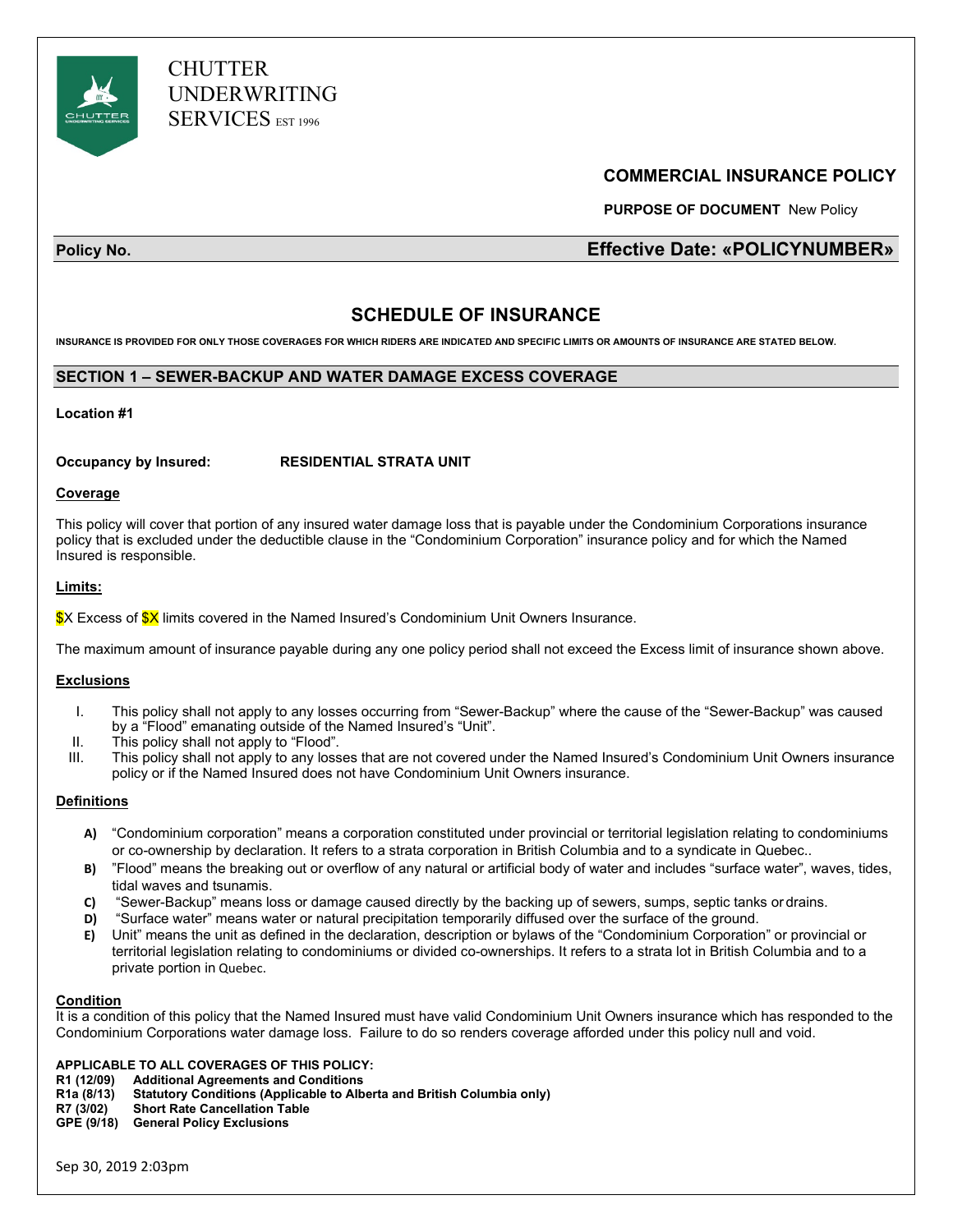

**CHUTTER** UNDERWRITING SERVICES EST 1996

### **COMMERCIAL INSURANCE POLICY**

**PURPOSE OF DOCUMENT** New Policy

### **Policy No. Policy No. Policy No. Policy No. Effective Date: «POLICYNUMBER»**

### **CANCELLATION REQUEST**

In consideration of a refund of \$\_\_\_\_\_\_\_\_\_\_\_\_\_\_ I / we hereby request the cancellation of policy number X and any renewal thereof, as

from the \_\_\_\_\_\_\_\_\_\_\_\_\_\_\_\_\_ day of \_\_\_\_\_\_\_\_\_\_\_\_\_\_, (month, year) and I / we hereby release the insurer from all liability under the said

policy including renewal thereof, as from the aforementioned date of cancellation.

Dated at: \_\_\_\_\_\_\_\_\_\_\_\_\_\_\_\_\_\_\_\_\_\_

This \_\_\_\_\_\_\_\_\_\_\_\_\_\_\_\_\_\_ day of \_\_\_\_\_\_\_\_\_\_\_\_\_\_\_\_\_ (month, year).

\_\_\_\_\_\_\_\_\_\_\_\_\_\_\_\_\_\_\_\_\_\_\_\_\_\_\_\_\_\_\_\_\_\_\_\_\_\_\_\_\_ **Insured** 

\_\_\_\_\_\_\_\_\_\_\_\_\_\_\_\_\_\_\_\_\_\_\_\_\_\_\_\_\_\_\_\_\_\_\_\_\_\_\_\_\_ Loss Payee

Please State Reason for Cancellation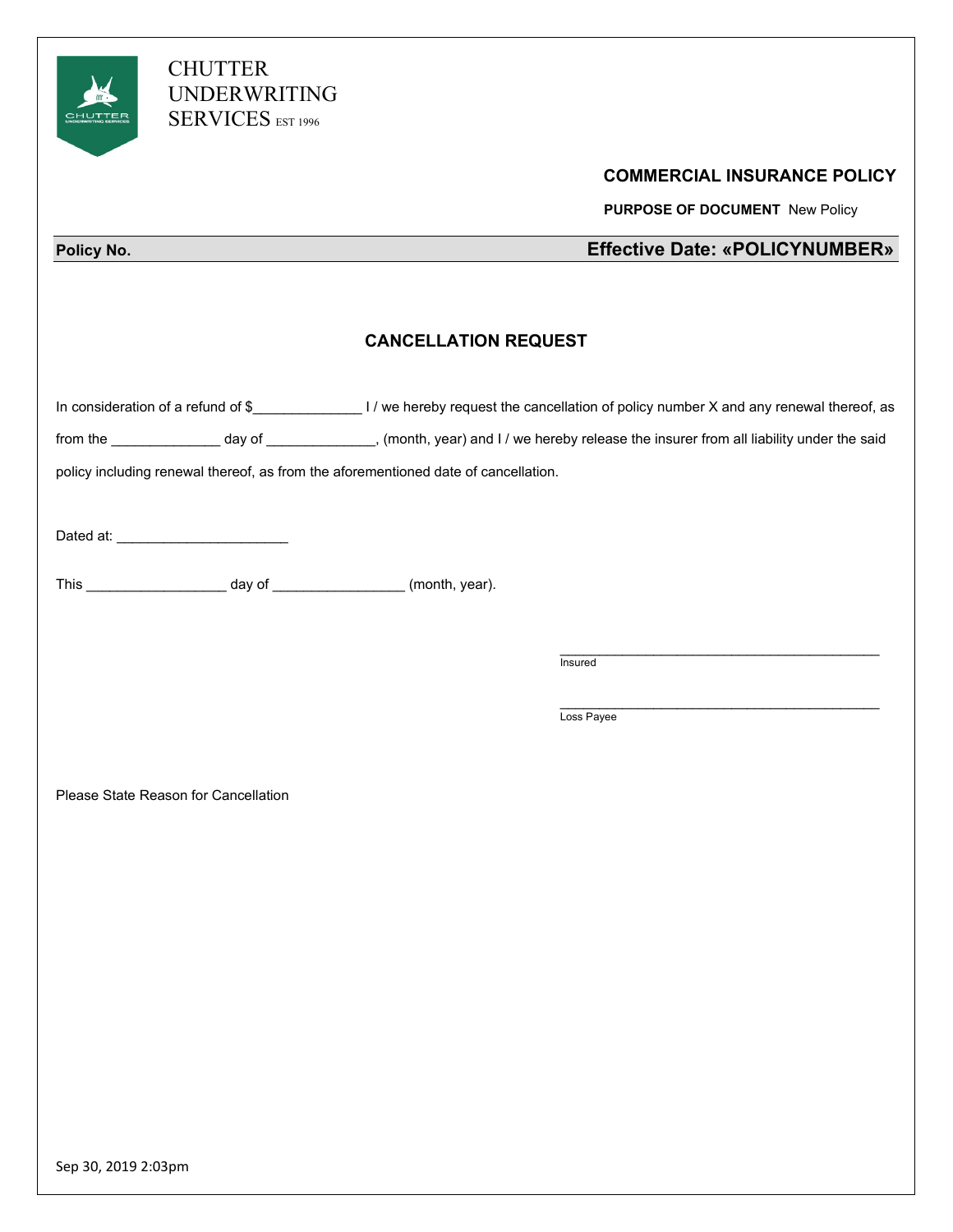- **A. STANDARD MORTGAGE CLAUSE (approved by the Insurance Bureau of Canada)** IT IS HEREBY PROVIDED AND AGREED THAT
	- **1.** BREACH OF CONDITIONS BY MORTGAGOR, OWNER OR OCCUPANT This insurance and every documented renewal thereof--AS TO THE INTEREST OF THE MORTGAGEE ONLY THEREIN--is and shall be in force notwithstanding any act, neglect, omission or misrepresentation attributable to the mortgagor, owner or occupant of the property insured, including transfer of interest, any vacancy or non-occupancy, or the occupation of the property for purposes more hazardous than specified in the description of the risk;

PROVIDED ALWAYS that the Mortgagee shall notify forthwith the Insurer (if known) of any vacancy or non-occupancy extending beyond thirty (30) consecutive days, or of any transfer of interest or increased hazard THAT SHALL COME TO HIS KNOWLEDGE; and that every increase of hazard (not permitted by the Policy) shall be paid for by the Mortgagee--on reasonable demand--from the date such hazard existed, according to the established scale of rates for the acceptance of such increased hazard, during the continuance of this insurance.

- **2.** RIGHT OF SUBROGATION Whenever the Insurer pays the Mortgagee any loss award under this Policy and claims that --as to the Mortgagor or Owner--no liability therefor existed, it shall be legally subrogated to all rights of the Mortgagee against the Insured; but any subrogation shall be limited to the amount of such loss payment and shall be subordinate and subject to the basic right of the Mortgagee to recover the full amount of its mortgage equity in priority to the Insurer; or the Insurer may at its option pay the Mortgagee all amounts due or to become due under the mortgage or on the security thereof, and shall thereupon receive a full assignment and transfer of the mortgage together with all securities held as collateral to the mortgage debt.
- **3.** OTHER INSURANCE If there be other valid and collectible insurance upon the property with loss payable to the Mortgagee--at law or in equity--then any amount payable thereunder shall be taken into account in determining the amount payable to the Mortgagee.
- WHO MAY GIVE PROOF OF LOSS In the absence of the Insured, or the inability, refusal or neglect of the Insured to give notice of loss or deliver the required Proof of Loss under the Policy, then the Mortgagee may give the notice upon becoming aware of the loss and deliver as soon as practicable the Proof of Loss.
- **5.** TERMINATION The term of this mortgage clause coincides with the term of the Policy; PROVIDED ALWAYS that the Insurer reserves the right to cancel the Policy as provided by Statutory provision but agrees that the Insurer will neither terminate nor alter the Policy to the prejudice of the Mortgagee without the notice stipulated in such Statutory provision.
- **6.** FORECLOSURE Should title or ownership to said property become vested in the Mortgagee and/or assigns as owner or purchaser under foreclosure or otherwise, this insurance shall continue until expiry or cancellation for the benefit of the said Mortgagee and/or assigns.

SUBJECT TO THE TERMS OF THIS MORTGAGE CLAUSE (and these shall supersede any policy provisions in conflict therewith BUT ONLY AS TO THE INTEREST OF THE MORTGAGEE), loss under this policy is made payable to the Mortgagee.

### **B. APPLICATION OF DEDUCTIBLE**

Should one occurrence give rise to the application of more than one deductible, only the largest individual deductible amount shall apply.

### **C. COMMERCIAL PROPERTY POLICY CONDITIONS (Applicable in all jurisdictions except the Province of Québec)**

- **1.** MISREPRESENTATION If a person applying for insurance falsely describes the property to the prejudice of the Insurer, or misrepresents or fraudulently omits to communicate any circumstance that is material to be made known to the Insurer in order to enable it to judge of the risk to be undertaken, the contract is void as to any property in relation to which the misrepresentation or omission is material.
- **2.** PROPERTY OF OTHERS Unless otherwise specifically stated in the contract, the Insurer is not liable for loss or damage to property owned by any person other than the Insured, unless the interest of the Insured therein is stated in the contract.
- **3.** CHANGE OF INTEREST The Insurer is liable for loss or damage occurring after an authorized assignment under the Bankruptcy Act or change of title by succession, by operation of law, or by death.
- **4.** MATERIAL CHANGE Any change material to the risk and within the control and knowledge of the Insured avoids the contract as to the part affected thereby, unless the change is promptly notified in writing to the Insurer or its local agent, and the Insurer when so notified may return the unearned portion, if any, of the premium paid and cancel the contract, or may notify the Insured in writing that, if he desires the contract to continue in force, he must, within fifteen days of the receipt of the notice, pay to the Insurer an additional premium, and in default of such payment the contract is no longer in force and the Insurer shall return the unearned portion, if any, of the premium paid.

### **5.** TERMINATION

- i) This contract may be terminated
	- (a) by the Insurer giving to the Insured fifteen days' notice of termination by registered mail or five days' written notice of termination personally delivered
	- (b) by the Insured at any time on request.
- ii) Where this contract is terminated by the Insurer,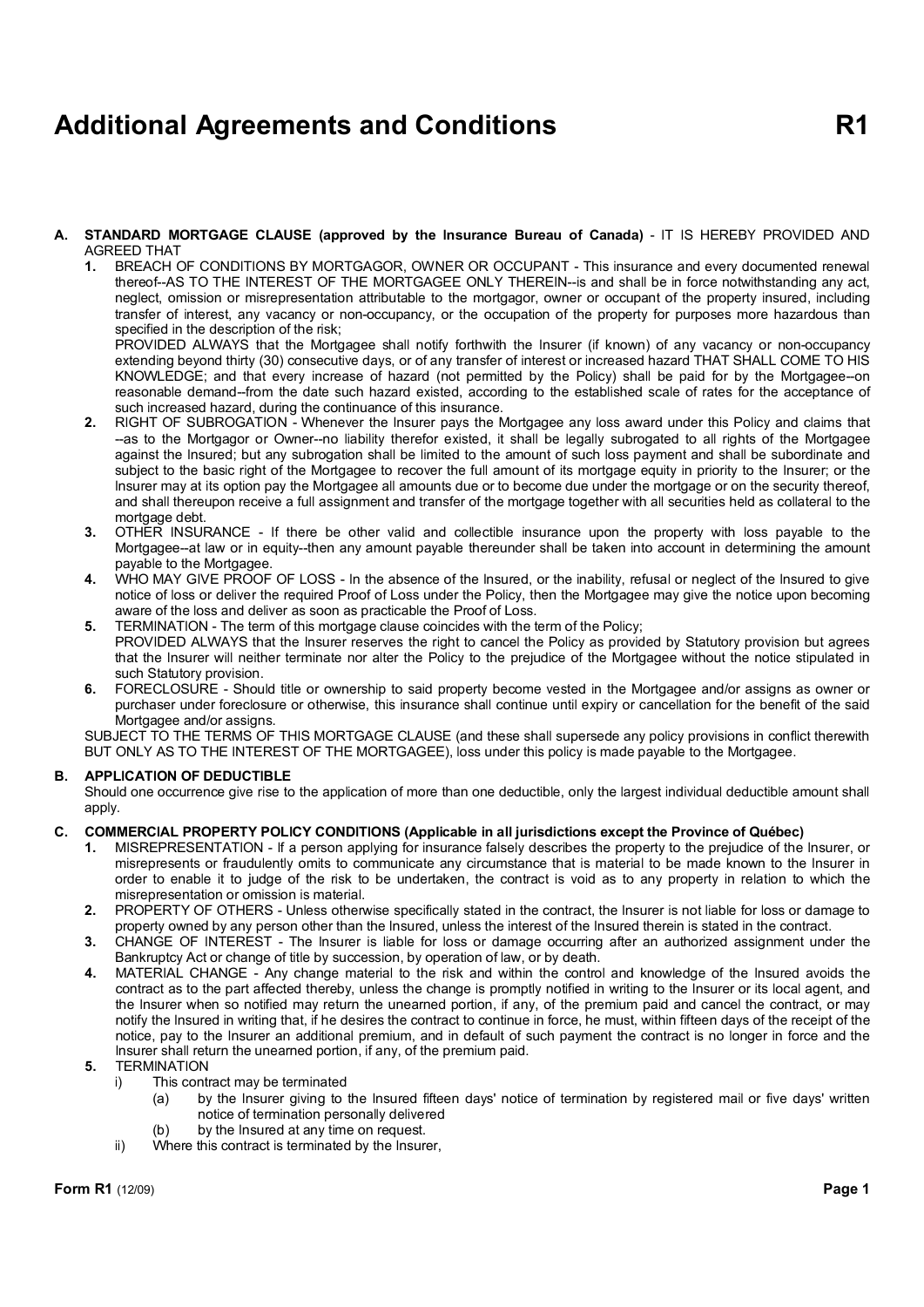- (a) the Insurer shall refund the excess of premium actually paid by the Insured over the pro rata premium for the expired time, but, in no event, shall the pro rata premium for the expired time be deemed to be less than any minimum retained premium specified, and
- (b) the refund shall accompany the notice unless the premium is subject to adjustment or determination as to amount, in which case the refund shall be made as soon as practicable.
- iii) Where this contract is terminated by the Insured, the Insurer shall refund as soon as practicable the excess of the premium actually paid by the Insured over the short rate premium for the expired time, but in no event shall the short rate premium for the expired time be deemed to be less than any minimum retained premium specified.
- iv) The refund may be made by money, postal or express company money order or cheque payable at par.
- v) The fifteen days mentioned in clause (a) of subcondition i) of this condition commences to run on the day following the receipt of the registered letter at the post office to which it is addressed.
- **6.** REQUIREMENTS AFTER LOSS
	- i) Upon the occurrence of any loss of or damage to the insured property, the Insured shall, if the loss or damage is covered by the contract, in addition to observing the requirements of conditions 9, 10 and 11
		- (a) forthwith give notice thereof in writing to the Insurer
		- (b) deliver as soon as practicable to the Insurer a proof of loss verified by a statutory declaration,
			- (i) giving a complete inventory of the destroyed and damaged property and showing in detail quantities, costs, actual cash value and particulars of amount of loss claimed
			- (ii) stating when and how the loss occurred, and if caused by fire or explosion due to ignition, how the fire or explosion originated, so far as the Insured knows or believes
			- (iii) stating that the loss did not occur through any willful act or neglect or the procurement, means or connivance of the Insured
			- (iv) showing the amount of other insurances and the names of other Insurers
			- (v) showing the interest of the Insured and of all others in the property with particulars of all liens, encumbrances and other charges upon the property
			- (vi) showing any changes in title, use, occupation, location, possession or exposures of the property since the issue of the contract
			- (vii) showing the place where the property insured was at the time of loss
		- (c) if required, give a complete inventory of undamaged property and showing in detail quantities, cost, actual cash value
		- (d) if required and if practicable, produce books of account, warehouse receipts and stock lists, and furnish invoices and other vouchers verified by statutory declaration, and furnish a copy of the written portion of any other contract.
		- ii) The evidence furnished under clauses (c) and (d) of sub-paragraph i) of this condition shall not be considered proofs of loss within the meaning of conditions 12 and 13.
- **7.** FRAUD Any fraud or willfully false statement in a statutory declaration in relation to any of the above particulars, vitiates the claim of the person making the declaration.
- **8.** WHO MAY GIVE NOTICE AND PROOF Notice of loss may be given and proof of loss may be made by the agent of the Insured named in the contract in case of absence or inability of the Insured to give the notice or make the proof, and absence or inability being satisfactorily accounted for, or in the like case, or if the Insured refuses to do so, by a person to whom any part of the insurance money is payable.
- **9.** SALVAGE
	- i) The Insured, in the event of any loss or damage to any property insured under the contract, shall take all reasonable steps to prevent further damage to such property so damaged and to prevent damage to other property insured hereunder including, if necessary, its removal to prevent damage or further damage thereto.
	- ii) The Insurer shall contribute pro rata towards any reasonable and proper expenses in connection with steps taken by the Insured and required under sub-paragraph i) of this condition according to the respective interests of the parties.
- **10.** ENTRY, CONTROL, ABANDONMENT After loss or damage to insured property, the Insurer has an immediate right of access and entry by accredited agents sufficient to enable them to survey and examine the property, and to make an estimate of the loss or damage, and, after the Insured has secured the property, a further right of access and entry sufficient to enable them to make appraisement or particular estimate of the loss or damage, but the Insurer is not entitled to the control or possession of the insured property, and without the consent of the Insurer there can be no abandonment to it of insured property.
- **11.** APPRAISAL In the event of disagreement as to the value of the property insured, the property saved or the amount of the loss, those questions shall be determined by appraisal as provided under The Insurance Act before there can be any recovery under this contract whether the right to recover on the contract is disputed or not, and independently of all other questions. There shall be no right to an appraisal until a specific demand therefor is made in writing and until after proof of loss has been delivered.
- **12.** WHEN LOSS PAYABLE The loss is payable within sixty (60) days after completion of the proof of loss, unless the contract provides for a shorter period.
- **13.** REPLACEMENT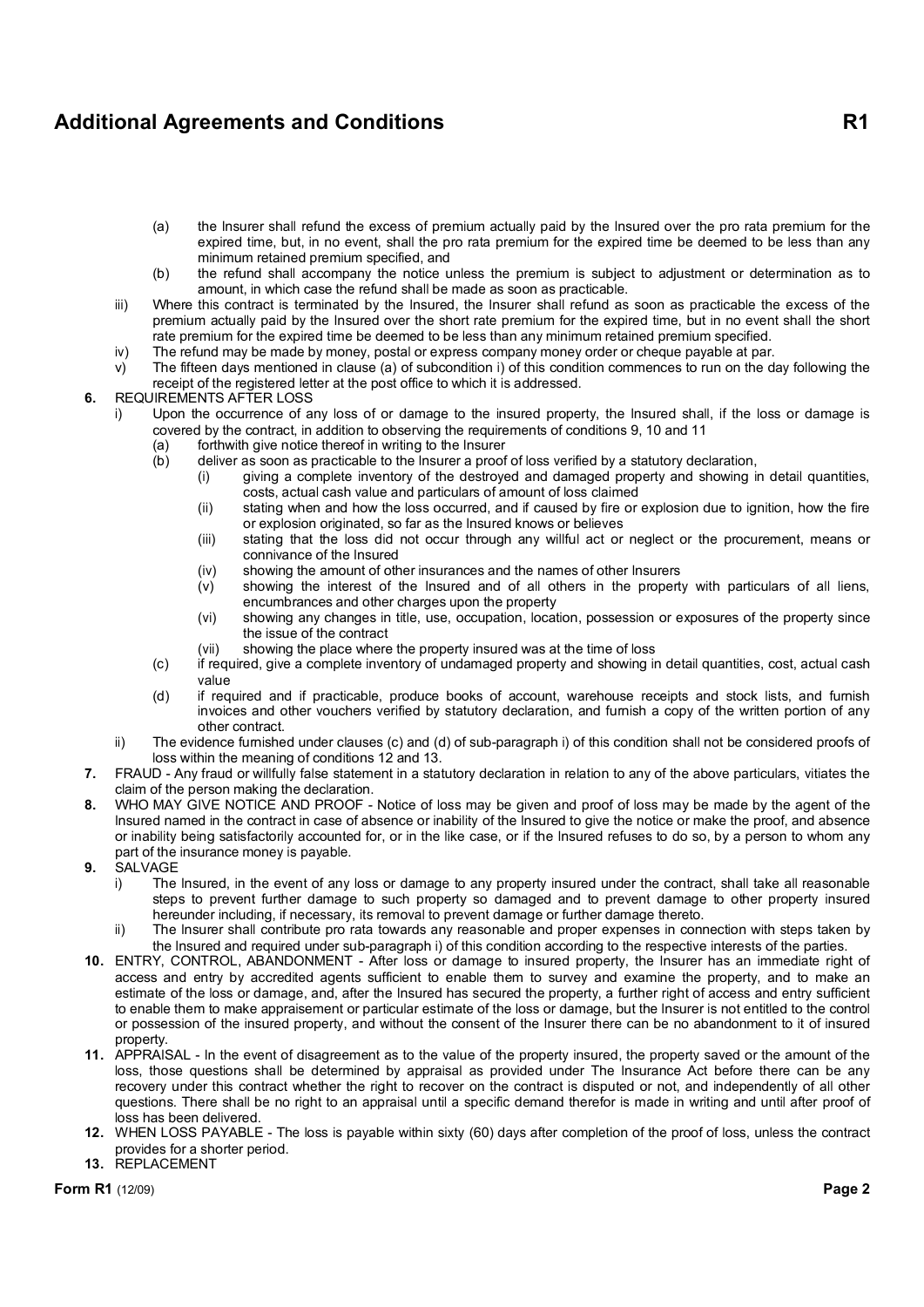- i) The Insurer, instead of making payment, may repair, rebuild, or replace the property damaged or lost, giving written notice of its intention so to do within thirty (30) days after receipt of the proofs of loss.
- ii) In that event the Insurer shall commence to so repair, rebuild, or replace the property within forty-five (45) days after receipt of the proofs of loss, and shall thereafter proceed with all due diligence to the completion thereof.
- **14.** ACTION Every action or proceeding against the Insurer for the recovery of any claim under or by virtue of this contract is absolutely barred unless commenced within one year\* next after the loss or damage occurs. \* two years in Province of Manitoba and Yukon Territory.

Saskatchewan Statutory Condition 14 is repealed. See The Limitations Act, S.S. 2004, c.L-16.1

- **15.** NOTICE Any written notice to the Insurer may be delivered at, or sent by registered mail to, the chief agency or head office of the Insurer in the Province. Written notice may be given to the Insured named in the contract by letter personally delivered to him or by registered mail addressed to him at his latest post office address as notified to the Insurer. In this condition, the expression "registered" means registered in or outside Canada.
- **16.** CONTRIBUTION If on the happening of any loss or damage to property in consequence of which a claim is or may be made under this policy there is in force more than one contract covering the same interest, the liability of the Insurer hereunder shall be limited to its rateable proportion of such claim.

### **D. ADDITIONAL CONDITIONS (Applicable in all jurisdictions except the Province of Québec)**

- **1.** NOTICE TO AUTHORITIES Where the loss is due to malicious acts, burglary, robbery, theft, or attempt thereat, or is suspected to be so due, the Insured shall give immediate notice thereof to the police or other authorities having jurisdiction.
- **2.** NO BENEFIT TO BAILEE It is warranted by the Insured that this insurance shall in no wise enure directly or indirectly to the benefit of any carrier or other bailee.
- **3**. PAIR AND SET In the case of loss of or damage to any article or articles, whether scheduled or unscheduled, which are a part of a set, the measure of loss of or damage to such article or articles shall be a reasonable and fair proportion of the total value of the set, but in no event shall such loss or damage be construed to mean total loss of set.
- **4.** PARTS In the case of loss of or damage to any part of the insured property whether scheduled or unscheduled, consisting, when complete for use, of several parts, the Insurer is not liable for more than the insured value of the part lost or damaged, including the cost of installation.
- **5.** SUE AND LABOUR It is the duty of the Insured in the event that any property insured hereunder is lost to take all reasonable steps in and about the recovery of such property. The Insurer shall contribute pro rata towards any reasonable and proper expenses in connection with the foregoing according to the respective interests of the parties.
- **6.** BASIS OF SETTLEMENT Unless otherwise provided, the Insurer is not liable beyond the actual cash value of the property at the time any loss or damage occurs and the loss or damage shall be ascertained or estimated according to such actual cash value with proper deduction for depreciation, however caused, and shall in no event exceed what it would then cost to repair or replace the same with material of like kind and quality.
- **7.** SUBROGATION The Insurer, upon making any payment or assuming liability therefor under this Policy, shall be subrogated to all rights of recovery of the Insured against any person, and may bring action in the name of the Insured to enforce such rights. Where the net amount recovered after deducting the costs of recovery is not sufficient to provide a complete indemnity for the loss or damage suffered, that amount shall be divided between the Insurer and the Insured in the proportions in which the loss or damage has been borne by them respectively.

### **E. GENERAL CONDITIONS (Applicable in the Province of Québec)**

This policy is subject to the Civil Code of the Province of Québec

Reference to Civil Code articles in some instances is for easier reading only and should not be construed as exact quotations. For all coverages except where inapplicable.

- **1.** STATEMENTS
	- 1.1 Representation of risk (article 2408)

The client, and the Insured if the Insurer requires it, is bound to represent all the facts known to him which are likely to materially influence an insurer in the setting of the premium, the appraisal of the risk or the decision to cover it, but he is not bound to represent facts known to the Insurer or which from their notoriety he is presumed to know, except in answer to inquiries.

The client means the person submitting an insurance application.

1.2 Material change in risk (articles 2466 and 2467)

The Insured shall promptly notify the Insurer of any change that increases the risks stipulated in the policy and that results from events within his control if it is likely to materially influence an insurer in setting the rate of the premium, appraising the risk or deciding to continue to insure it.

On being notified of any material change in the risk, the Insurer may cancel the contract or propose, in writing, a new rate of premium. Unless the new premium is accepted and paid by the Insured within thirty days of the proposal, the policy ceases to be in force.

### 1.3 Misrepresentations or concealment (Articles 2410, 2411 and 2466) Any misrepresentation or concealment of relevant facts mentioned in section 1.1 and in the first paragraph of section

1.2 by the client or the Insured nullifies the contract at the instance of the Insurer, even in respect of losses not connected with the risk so misrepresented or concealed.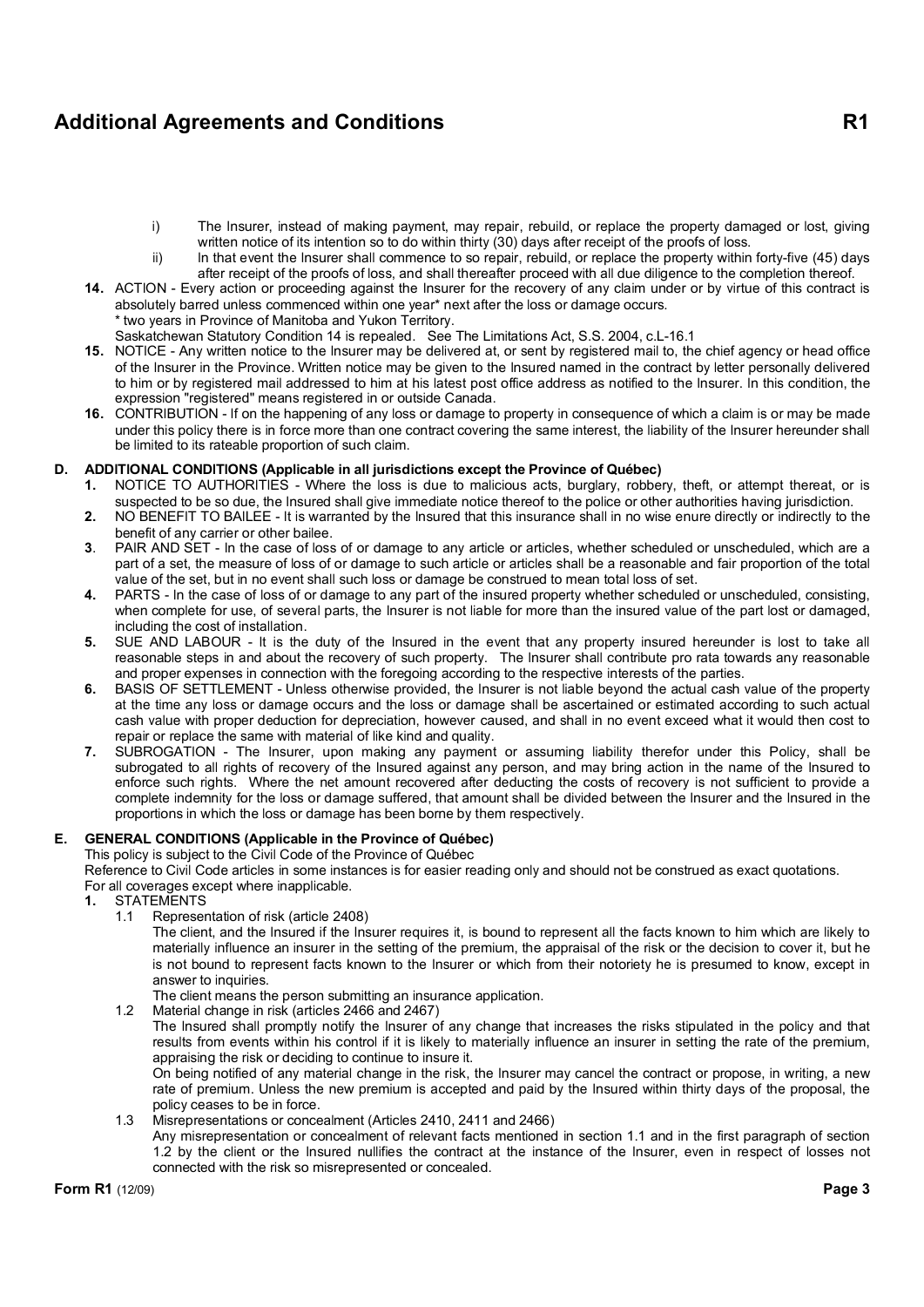Unless the bad faith of the client or of the Insured is established or unless it is established that the Insurer would not have covered the risk if he had known the true facts, the Insurer remains liable towards the Insured for such proportion of the indemnity as the premium he collected bears to the premium he should have collected.

- 1.4 Warranties (Article 2412)
	- Any increase in risk resulting from a breach of warranty suspends the coverage until accepted by the Insurer or until such breach has been remedied by the Insured.

### **2.** GENERAL PROVISIONS

- 2.1 Insurable interest (Articles 2481 and 2484)
	- (Applicable only to property insurance)

A person has an insurable interest in a property where the loss or deterioration of the property may cause him direct and immediate damage. It is necessary that the insurable interest exist at the time of the loss but not necessary that the same interest have existed throughout the duration of the contract. The insurance of a property in which the Insured has no insurable interest is null.

- 2.2 Changes (Article 2405)
	- The terms of this policy shall not be waived or changed except by endorsement.
- 2.3 Assignment (Articles 2475 and 2476)

This policy may be assigned only with the consent of the Insurer and in favour of a person who has an insurable interest in the insured property.

Upon the death or bankruptcy of the Insured or the assignment of his interest in the insurance to a co-Insured, the insurance continues in favour of the heir, trustee in bankruptcy or remaining Insured, subject to his performing the obligations that were incumbent upon the Insured.

2.4 Books and records

The Insurer and its authorized representatives shall have the right to examine the Insured's books and records related to the subject matter of this insurance at any time during the period of this policy and the three subsequent years.

2.5 Inspection

The Insurer and its authorized representatives shall have the right but are not obligated to make inspections of the risk, inform the Insured of the conditions found and recommend changes. Any inspections, surveys, findings or recommendations relate only to insurability and the premiums to be charged. They shall not constitute a warranty that the premises, property or operations are safe or healthful or comply with laws, codes or standards.

- 2.6 Currency
	- All limits of insurance, premiums and other amounts as expressed in this policy are in Canadian currency.
- **3.** LOSSES
	- 3.1 Notice of loss (Article 2470)

The Insured shall notify the Insurer of any loss which may give rise to an indemnity, as soon as he becomes aware of it. Any interested person may give such notice.

In the event that the requirement set out in the preceding paragraph is not fully complied with, all rights to compensation shall be forfeited by the Insured where such non-compliance has caused prejudice to the Insurer.

3.2 Information to be provided (Article 2471)

The Insured shall inform the Insurer as soon as possible of all the circumstances surrounding the loss, including its probable cause, the nature and extent of the damage, the location of the insured property, the rights of third parties, and any concurrent insurance; he shall also furnish him with vouchers and swear or warrant to the truth of the information.

Where, for a serious reason, the Insured is unable to fulfil such obligation, he is entitled to a reasonable time in which to do so. If the Insured fails to fulfil his obligation, any interested person may do so on his behalf.

In addition, the Insured shall forthwith send to the Insurer a copy of any notice, letter, subpoena or writ or document received in connection with a claim.

- 3.3 False representation (Article 2472) Any deceitful representation entails the loss of the right of the person making it to any indemnity in respect of the risk to which the representation relates. However, if the occurrence of the event insured against entails the loss of both movable and immovable property or of both property for occupational use and personal property, forfeiture is incurred only with respect to the class of property to which the representation relates. 3.4 Intentional Fault (Article 2464)
- The Insurer is never liable to compensate for injury resulting from the Insured's intentional fault. Where there is more than one Insured, the obligation of coverage remains in respect of those Insureds who have not committed an intentional fault. Where the Insurer is liable for injury caused by a person for whose acts the Insured is liable, the obligation of coverage
- subsists regardless of the nature or gravity of that person's fault.
- 3.5 Notice to police (applicable to property insurance only) The Insured must promptly give notice to the police of any loss caused by vandalism, theft or attempted theft or other criminal act.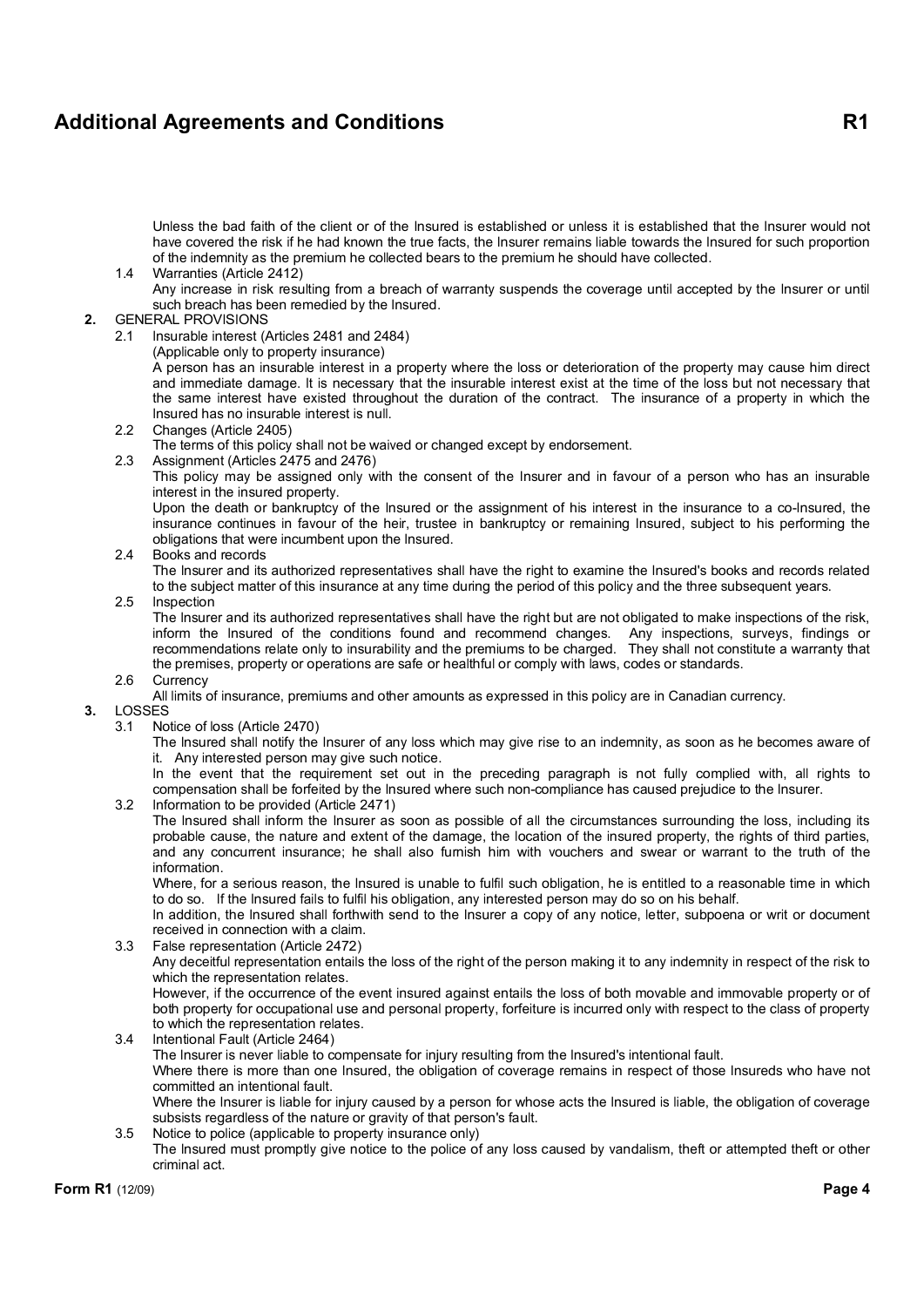3.6 Safeguarding and examination of property (Article 2495) (applicable to property insurance only) At the expense of the Insurer, the Insured must take all reasonable steps to prevent further loss or damage to the insured property and any further loss or damage resulting directly or indirectly from the Insured's failure to take such action shall not be recoverable. The Insured may not abandon the damaged property if there is no agreement to that effect. The Insured shall facilitate the salvage and inspection of the insured property by the Insurer. He shall, in particular, permit the Insurer and his representatives to visit the premises and examine the insured property before repairing, removing or modifying the damaged property, unless so required to safeguard the property. 3.7 Admission of liability and cooperation The Insured shall cooperate with the Insurer in the processing of all claims (The following two paragraphs are applicable to liability insurance only: article 2504) No transaction made without the consent of the Insurer may be set up against him. The Insured shall not admit any liability nor settle or attempt to settle any claim, except at his own risk. 3.8 Right of action (Article 2502) (applicable to liability insurance only) The Insurer may set up against the injured third person any grounds he could have invoked against the Insured at the time of the loss, but not grounds pertaining to facts that occurred after the loss; the Insurer has a right of action against the Insured in respect of facts that occurred after the loss. **4.** COMPENSATION AND SETTLEMENT 4.1 Basis of settlement (Articles 2490, 2491, 2493) (applicable to property insurance only) Unless otherwise provided, the Insurer shall not be liable for more than the actual cash value of the property at the time of loss as normally determined. In unvalued policies, the amount of insurance does not make proof of the value of the insured property. In valued policies, the agreed value makes complete proof, between the Insurer and the Insured, of the value of the insured property. If the amount of insurance is less than the value of the property the Insurer is released by paying the amount of the insurance in the event of total loss or a proportional indemnity in the event of partial loss. 4.2 Pair and set (applicable to property insurance only) In the case of loss of or damage to any article or articles, whether scheduled or unscheduled, which are part of a set, the measure of loss of or damage to such article or articles shall be a reasonable and fair proportion of the total value of the set, but in no event shall such loss or damage be construed to mean total loss of set. 4.3 Parts (applicable to property insurance only) In the case of loss of or damage to any part of the insured property, whether scheduled or unscheduled, consisting, when complete for use, of several parts, the Insurer is not liable for more than the insured value of the part lost or damaged, including the cost of installation. 4.4 Replacement (Article 2494) (applicable to property insurance only) Subject to the rights of preferred and hypothecary creditors, the Insurer reserves the right to repair, rebuild or replace the insured property. He is then entitled to salvage and may take over the property. 4.5 Time of payment (Articles 1591, 2469 and 2473) The Insurer shall pay the indemnity within sixty days after receiving the notice of loss or, at his request, all relevant information and vouchers, provided the Insured shall have complied with all the terms of the contract. Any outstanding premium may be deducted from the indemnity payable. 4.6 Property of others (applicable to property insurance only) Where a claim is made as a result of loss of or damage to property not owned by the Insured, the Insurer reserves the right to pay the indemnity to the Insured or to the owner of the property and to deal directly with such owner. 4.7 Waiver Neither the Insurer nor the Insured shall be deemed to have waived any term or condition of the policy by any act relating to arbitration or to the completion or delivery of proof of loss, or to the investigation or adjustment of the claim. 4.8 Limitation of actions (Article 2925) Every action or proceeding against the Insurer under this policy shall be commenced within three years from the date the right of action has arisen. 4.9 Subrogation (Article 2474) Unless otherwise provided, the Insurer shall be subrogated to the extent of the amount paid or the liability assumed therefor under this policy to the rights of the Insured against persons responsible for the loss except when they are

members of the Insured's household. The Insurer may be fully or partly released from his obligation towards the

Insured where, owing to any act of the Insured, he cannot be so subrogated.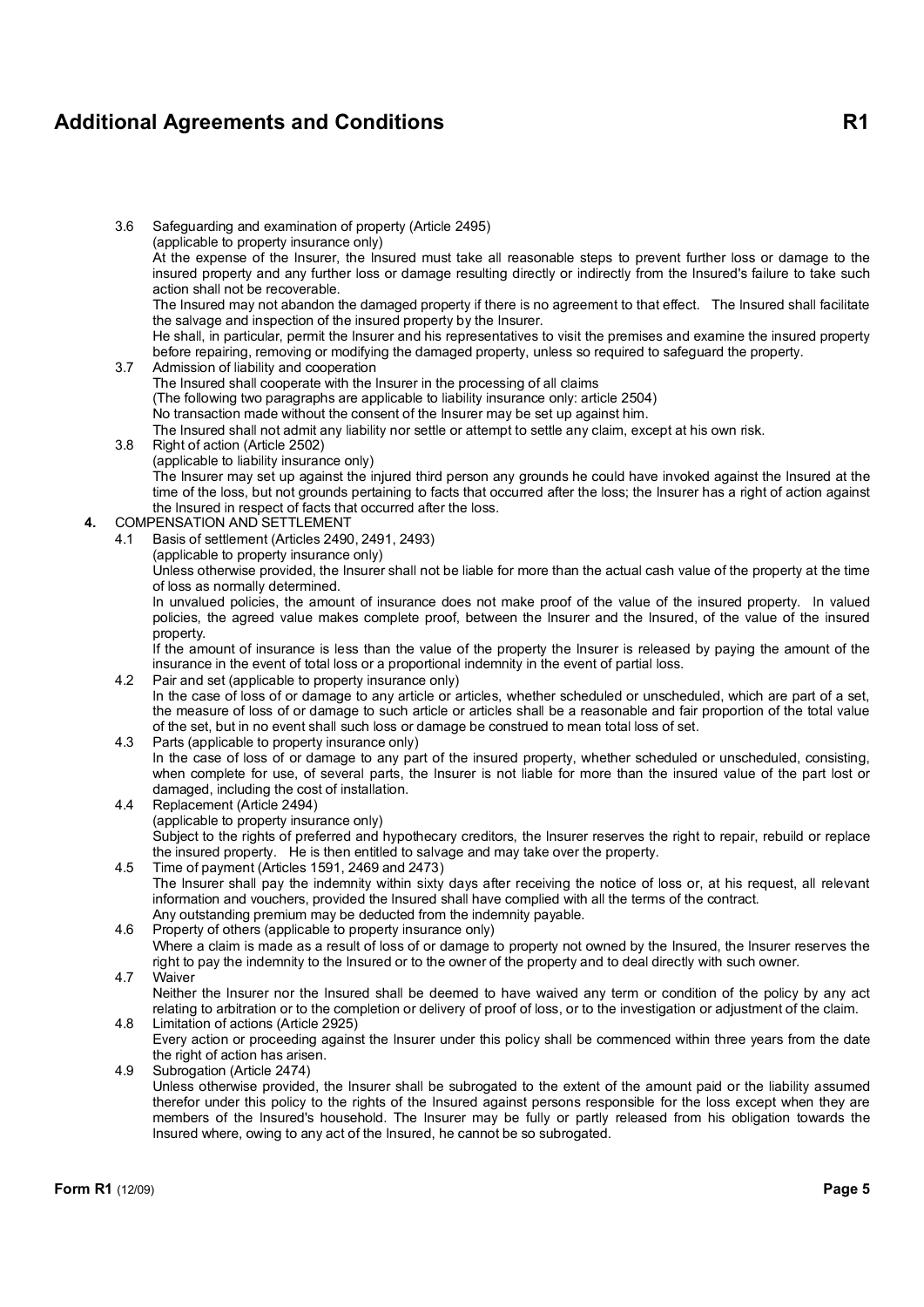### **5.** OTHER INSURANCE

5.1 Property insurance (Article 2496)

The Insured who, without fraud, is insured by several insurers, under several policies, for the same interest and against the same risk so that the total amount of indemnity that would result from the separate performance of such policies would exceed the loss incurred may be indemnified by the insurer or insurers of his choice, each being liable only for the amount he has contracted for.

No clause suspending all or part of the performance of the contract by reason of other insurance may be used against the Insured.

Unless otherwise agreed, the indemnity is apportioned among the insurers in proportion to the share of each in the total coverage, except in respect of specific insurance, which constitutes primary insurance.

5.2 Liability insurance

The liability insurance provided under this policy is primary insurance except when stated to apply in excess of, or contingent upon the absence of, other insurance. When this insurance is primary and the Insured has other insurance which is stated to be applicable to the loss on an excess or contingent basis, the amount of the Insurer's liability under this policy shall not be reduced by the existence of such other insurance. When both this insurance and other insurance apply to the loss on the same basis whether primary, excess or contingent, the Insurer shall not be liable under this policy for a greater proportion of the loss than that stated in the applicable contribution provision below:

Contribution by equal share:

If all of such other collectible insurance provides for contribution by equal shares, this Insurer shall not be liable for a greater proportion of such loss than would be payable if each insurer contributed an equal share until the share of each insurer equals the lowest applicable limit of liability under any one policy or the full amount of the loss is paid, and with respect to any amount of loss not so paid the remaining insurers then continue to contribute equal shares of the remaining amount of the loss until each such insurer has paid its limit in full or the full amount of the loss is paid.

- Contribution by limits: If any such other insurance does not provide for contribution by equal shares, this Insurer shall not be liable for a greater proportion of such loss than the applicable limit of liability under this policy for such loss bears to the total applicable limit of liability of all valid and collectible insurance against such loss.
- **6.** CANCELLATION (Articles 2477 and 2479)

This policy may be cancelled at any time:

- (a) By mere written notice from each of the Named Insureds. Termination takes effect upon receipt of the notice and the Insured shall therefore be entitled to a refund of the excess of the premium actually paid over the short-term rate for the expired time.
- (b) By the Insurer giving written notice to each Named Insureds. Termination takes effect fifteen days following receipt of such notice by the Insured at his last known address and the Insurer shall refund the excess of premium actually paid over the pro rata premium for the expired time. If the premium is subject to adjustment or determination as to amount, the refund shall be made as soon as practicable.

Where one or more of the Named Insureds have been mandated to receive or send the notices provided for under paragraph (a) or (b) above, notices sent or received by them shall be deemed to have been sent or received by all Named Insureds.

In this Condition, the words "premium actually paid" mean the premium actually paid by the Insured to the Insurer or its representative but do not include any premium or part thereof paid to the Insurer by a representative unless actually paid to the representative by the Insured.

**7.** NOTICE

Any notice to the Insurer may be sent by any recognized means of communication to the Insurer or its authorized representative. Notice may be given to the named Insured by letter personally delivered to him or by mail addressed to him at his last known address.

It is incumbent upon the sender to prove that such notice was received.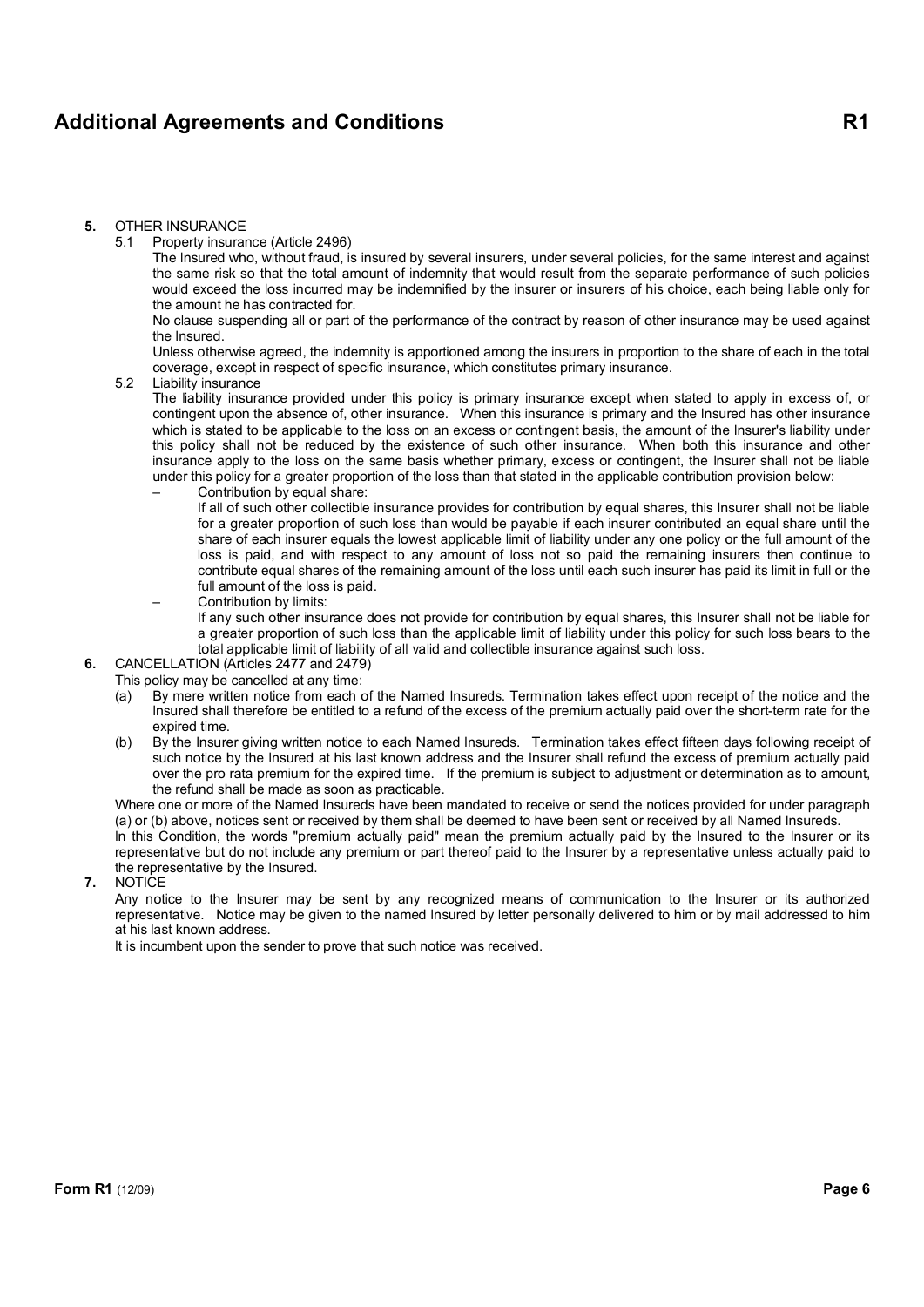# **Statutory Conditions R1a (Applicable to Alberta and British Columbia only)**

### **Misrepresentation**

1. If a person applying for insurance falsely describes the property to the prejudice of the insurer, or misrepresents or fraudulently omits to communicate any circumstance that is material to be made known to the insurer in order to enable it to judge the risk to be undertaken, the contract is void as to any property in relation to which the misrepresentation or omission is material.

### **Property of others**

- 2. The insurer is not liable for loss or damage to property owned by a person other than the insured unless
	- (a) otherwise specifically stated in the contract, or
	- (b) the interest of the insured in that property is stated in the contract.

### **Change of interest**

3. The insurer is liable for loss or damage occurring after an authorized assignment under the *Bankruptcy and Insolvency Act* (Canada) or a change of title by succession, by operation of law or by death.

### **Material change in risk**

- 4. (1) The insured must promptly give notice in writing to the insurer or its agent of a change that is
	- (a) material to the risk, and
	- (b) within the control and knowledge of the insured.
- (2) If an insurer or its agent is not promptly notified of a change under subparagraph (1) of this condition, the contract is void as to the part affected by the change.
- (3) If an insurer or its agent is notified of a change under subparagraph (1) of this condition, the insurer may
	- (a) terminate the contract in accordance with Statutory Condition 5, or
	- (b) notify the insured in writing that, if the insured desires the contract to continue in force, the insured must, within 15 days after receipt of the notice, pay to the insurer an additional premium specified in the notice.
- (4) If the insured fails to pay an additional premium when required to do so under subparagraph (3) (b) of this condition, the contract is terminated at that time and Statutory Condition 5 (2) (a) applies in respect of the unearned portion of the premium.

### **Termination of insurance**

- 5. (1) The contract may be terminated
	- (a) by the insurer giving to the insured 15 days' notice of termination by registered mail or 5 days' written notice of termination personally delivered, or
	- (b) by the insured at any time on request.
	- (2) If the contract is terminated by the insurer,
		- (a) the insurer must refund the excess of premium actually paid by the insured over the prorated premium for the expired time, but in no event may the prorated premium for the expired time be less than any minimum retained premium specified in the contract, and
		- (b) the refund must accompany the notice unless the premium is subject to adjustment or determination as to amount, in which case the refund must be made as soon as practicable.
	- (3) If the contract is terminated by the insured, the insurer must refund as soon as practicable the excess of premium actually paid by the insured over the short rate premium for the expired time specified in the contract, but in no event may the short rate premium for the expired time be less than any minimum retained premium specified in the contract.
	- (4) The 15 day period referred to in subparagraph (1) (a) of this condition starts to run on the day the registered letter or notification of it is delivered to the insured's postal address.

### **Requirements after loss**

- 6. (1) On the happening of any loss of or damage to insured property, the insured must, if the loss or damage is covered by the contract, in addition to observing the requirements of Statutory Condition 9,
	- (a) immediately give notice in writing to the insurer,
	- (b) deliver as soon as practicable to the insurer a proof of loss in respect of the loss or damage to the insured property verified by statutory declaration,
		- (i) giving a complete inventory of that property and showing in detail quantities and cost of that property and particulars of the amount of loss claimed,
		- (ii) stating when and how the loss occurred, and if caused by fire or explosion due to ignition, how the fire or explosion originated, so far as the insured knows or believes,
		- (iii) stating that the loss did not occur through any wilful act or neglect or the procurement, means or connivance of the insured,
		- (iv) stating the amount of other insurances and the names of other insurers,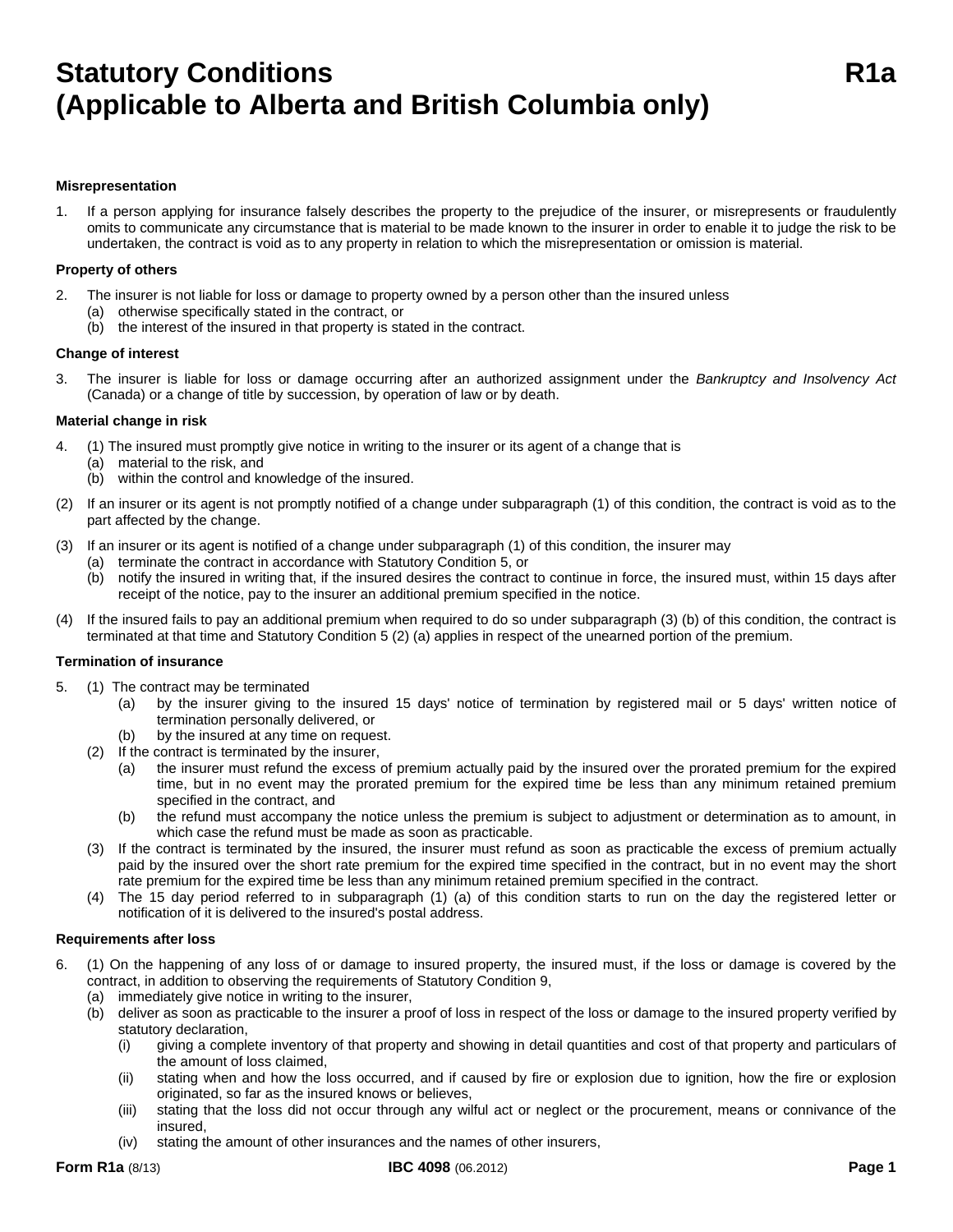## **Statutory Conditions R1a (Applicable to Alberta and British Columbia only)**

- (v) stating the interest of the insured and of all others in that property with particulars of all liens, encumbrances and other charges on that property,
- (vi) stating any changes in title, use, occupation, location, possession or exposure of the property since the contract was issued, and
- (vii) stating the place where the insured property was at the time of loss,
- (c) if required by the insurer, give a complete inventory of undamaged property showing in detail quantities and cost of that property, and
- (d) if required by the insurer and if practicable,
	- (i) produce books of account and inventory lists,
	- (ii) furnish invoices and other vouchers verified by statutory declaration, and
	- (iii) furnish a copy of the written portion of any other relevant contract.
- (2) The evidence given, produced or furnished under subparagraph (1) (c) and (d) of this condition must not be considered proofs of loss within the meaning of Statutory Conditions 12 and 13.

### **Fraud**

7. Any fraud or willfully false statement in a statutory declaration in relation to the particulars required under Statutory Condition 6 invalidates the claim of the person who made the declaration.

### **Who may give notice and proof**

- 8. Notice of loss under Statutory Condition 6 (1) (a) may be given and the proof of loss under Statutory Condition 6 (1) (b) may be made
	- (a) by the agent of the insured, if
		- (i) the insured is absent or unable to give the notice or make the proof, and
		- (ii) the absence or inability is satisfactorily accounted for, or
	- (b) by a person to whom any part of the insurance money is payable, if the insured refuses to do so or in the circumstances described in clause (a) of this condition.

### **Salvage**

- 9. (1) In the event of loss or damage to insured property, the insured must take all reasonable steps to prevent further loss or damage to that property and to prevent loss or damage to other property insured under the contract, including, if necessary, removing the property to prevent loss or damage or further loss or damage to the property.
	- (2) The insurer must contribute on a prorated basis towards any reasonable and proper expenses in connection with steps taken by the insured under subparagraph (1) of this condition.

#### **Entry, control, abandonment**

- 10. After loss or damage to insured property, the insurer has
	- (a) an immediate right of access and entry by accredited representatives sufficient to enable them to survey and examine the property, and to make an estimate of the loss or damage, and
	- (b) after the insured has secured the property, a further right of access and entry by accredited representatives sufficient to enable them to appraise or estimate the loss or damage, but
		- (i) without the insured's consent, the insurer is not entitled to the control or possession of the insured property, and
		- (ii) without the insurer's consent, there can be no abandonment to it of the insured property.

#### **In case of disagreement**

- 11. (1) In the event of disagreement as to the value of the insured property, the value of the property saved, the nature and extent of the repairs or replacements required or, if made, their adequacy, or the amount of the loss or damage, those questions must be determined using the applicable dispute resolution process set out in the *Insurance Act*, whether or not the insured's right to recover under the contract is disputed, and independently of all other questions.
	- (2) There is no right to a dispute resolution process under this condition until
		- (a) a specific demand is made for it in writing, and
		- (b) the proof of loss has been delivered to the insurer.

#### **When loss payable**

12. Unless the contract provides for a shorter period, the loss is payable within 60 days after the proof of loss is completed in accordance with Statutory Condition 6 and delivered to the insurer.

### **Repair or replacement**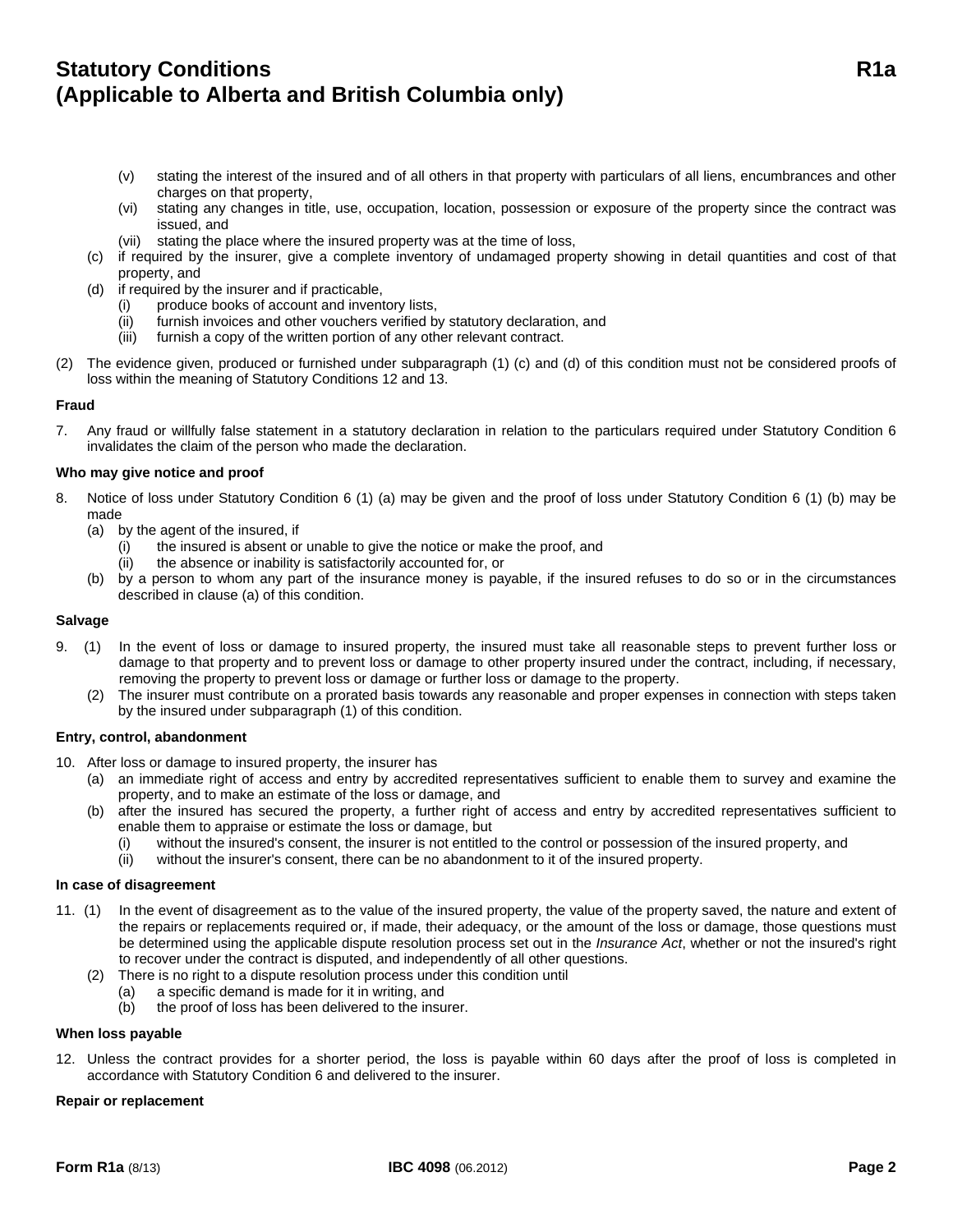## **Statutory Conditions R1a (Applicable to Alberta and British Columbia only)**

- 13. (1) Unless a dispute resolution process has been initiated, the insurer, instead of making payment, may repair, rebuild or replace the insured property lost or damaged, on giving written notice of its intention to do so within 30 days after receiving the proof of loss.
	- (2) If the insurer gives notice under subparagraph (1) of this condition, the insurer must begin to repair, rebuild or replace the property within 45 days after receiving the proof of loss, and must proceed with all due diligence to complete the work within a reasonable time.

### **Notice**

- 14. (1) Written notice to the insurer may be delivered at, or sent by registered mail to, the chief agency or head office of the insurer in the province.
	- (2) Written notice to the insured may be personally delivered at, or sent by registered mail addressed to, the insured's last known address as provided to the insurer by the insured.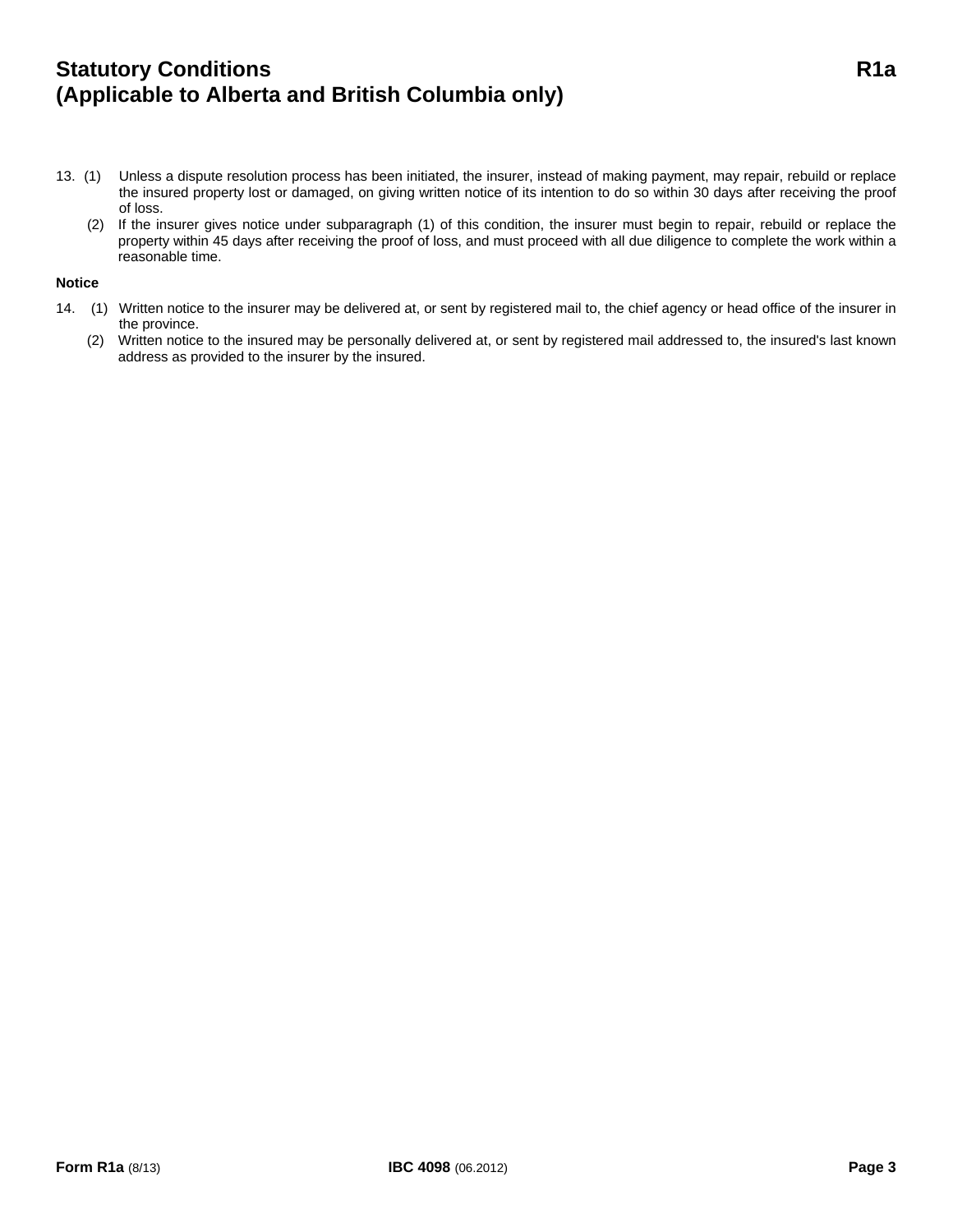# **Short Rate Cancellation Table**  R7

Where this contract is terminated by the Insured, the Insurer shall refund as soon as practicable the excess of the premium actually paid by the Insured over the short rate premium for the expired time as indicated in the table below. In no event shall the short rate premium for the expired time be deemed to be less than any minimum retained premium specified.

| Days<br>in | $%$ of<br>premium | Days<br>in | % of<br>premium | Days<br>in | % of<br>premium | Days<br>in | $%$ of<br>premium | Days<br>in | % of<br>premium | Days<br>in | % of<br>premium |
|------------|-------------------|------------|-----------------|------------|-----------------|------------|-------------------|------------|-----------------|------------|-----------------|
| force      | returned          | force      | returned        | force      | returned        | force      | returned          | force      | returned        | force      | returned        |
|            |                   |            |                 |            |                 |            |                   |            |                 |            |                 |
| 1          | 0.95              | 64         | 0.72            | 127        | 0.55            | 190        | 0.38              | 253        | 0.24            | 316        | 0.10            |
| 2          | 0.94              | 65         | 0.72            | 128        | 0.54            | 191        | 0.38              | 254        | 0.24            | 317        | 0.10            |
| 3          | 0.93              | 66         | 0.71            | 129        | 0.54            | 192        | 0.37              | 255        | 0.24            | 318        | 0.10            |
| 4          | 0.93              | 67         | 0.71            | 130        | 0.54            | 193        | 0.37              | 256        | 0.23            | 319        | 0.10            |
| 5          | 0.92              | 68         | 0.71            | 131        | 0.54            | 194        | 0.37              | 257        | 0.23            | 320        | 0.09            |
| 6          | 0.92              | 69         | 0.71            | 132        | 0.53            | 195        | 0.37              | 258        | 0.23            | 321        | 0.09            |
| 7          | 0.91              | 70         | 0.70            | 133        | 0.53            | 196        | 0.37              | 259        | 0.23            | 322        | 0.09            |
| 8<br>9     | 0.91<br>0.90      | 71<br>72   | 0.70<br>0.70    | 134<br>135 | 0.53<br>0.53    | 197<br>198 | 0.36<br>0.36      | 260<br>261 | 0.23<br>0.22    | 323<br>324 | 0.09<br>0.08    |
| 10         | 0.90              | 73         | 0.70            | 136        | 0.52            | 199        | 0.36              | 262        | 0.22            | 325        | 0.08            |
| 11         | 0.89              | 74         | 0.69            | 137        | 0.52            | 200        | 0.36              | 263        | 0.22            | 326        | 0.08            |
| 12         | 0.89              | 75         | 0.69            | 138        | 0.52            | 201        | 0.35              | 264        | 0.22            | 327        | 0.08            |
| 13         | 0.88              | 76         | 0.69            | 139        | 0.51            | 202        | 0.35              | 265        | 0.21            | 328        | 0.08            |
| 14         | 0.88              | 77         | 0.68            | 140        | 0.51            | 203        | 0.35              | 266        | 0.21            | 329        | 0.07            |
| 15         | 0.87              | 78         | 0.68            | 141        | 0.51            | 204        | 0.35              | 267        | 0.21            | 330        | 0.07            |
| 16         | 0.87              | 79         | 0.68            | 142        | 0.51            | 205        | 0.35              | 268        | 0.21            | 331        | 0.07<br>0.07    |
| 17<br>18   | 0.86<br>0.86      | 80<br>81   | 0.68<br>0.67    | 143<br>144 | 0.50<br>0.50    | 206<br>207 | 0.34<br>0.34      | 269<br>270 | 0.21<br>0.20    | 332<br>333 | 0.06            |
| 19         | 0.85              | 82         | 0.67            | 145        | 0.50            | 208        | 0.34              | 271        | 0.20            | 334        | 0.06            |
| 20         | 0.85              | 83         | 0.67            | 146        | 0.50            | 209        | 0.34              | 272        | 0.20            | 335        | 0.06            |
| 21         | 0.84              | 84         | 0.66            | 147        | 0.49            | 210        | 0.33              | 273        | 0.20            | 336        | 0.06            |
| 22         | 0.84              | 85         | 0.66            | 148        | 0.49            | 211        | 0.33              | 274        | 0.19            | 337        | 0.06            |
| 23         | 0.83              | 86         | 0.66            | 149        | 0.49            | 212        | 0.33              | 275        | 0.19            | 338        | 0.05            |
| 24         | 0.83              | 87         | 0.66            | 150        | 0.48            | 213<br>214 | 0.33              | 276        | 0.19            | 339        | 0.05            |
| 25<br>26   | 0.83<br>0.82      | 88<br>89   | 0.65<br>0.65    | 151<br>152 | 0.48<br>0.48    | 215        | 0.33<br>0.32      | 277<br>278 | 0.19<br>0.19    | 340<br>341 | 0.05<br>0.05    |
| 27         | 0.82              | 90         | 0.65            | 153        | 0.48            | 216        | 0.32              | 279        | 0.18            | 342        | 0.05            |
| 28         | 0.82              | 91         | 0.65            | 154        | 0.47            | 217        | 0.32              | 280        | 0.18            | 343        | 0.04            |
| 29         | 0.82              | 92         | 0.64            | 155        | 0.47            | 218        | 0.32              | 281        | 0.18            | 344        | 0.04            |
| 30         | 0.81              | 93         | 0.64            | 156        | 0.47            | 219        | 0.31              | 282        | 0.18            | 345        | 0.04            |
| 31         | 0.81              | 94         | 0.64            | 157        | 0.46            | 220        | 0.31              | 283        | 0.17            | 346        | 0.04            |
| 32<br>33   | 0.81<br>0.80      | 95<br>96   | 0.63<br>0.63    | 158<br>159 | 0.46<br>0.46    | 221<br>222 | 0.31<br>0.31      | 284<br>285 | 0.17<br>0.17    | 347<br>348 | 0.03<br>0.03    |
| 34         | 0.80              | 97         | 0.63            | 160        | 0.46            | 223        | 0.31              | 286        | 0.17            | 349        | 0.03            |
| 35         | 0.80              | 98         | 0.63            | 161        | 0.45            | 224        | 0.30              | 287        | 0.17            | 350        | 0.03            |
| 36         | 0.80              | 99         | 0.62            | 162        | 0.45            | 225        | 0.30              | 288        | 0.16            | 351        | 0.03            |
| 37         | 0.79              | 100        | 0.62            | 163        | 0.45            | 226        | 0.30              | 289        | 0.16            | 352        | 0.02            |
| 38         | 0.79              | 101        | 0.62            | 164        | 0.45            | 227        | 0.30              | 290        | 0.16            | 353        | 0.02            |
| 39<br>40   | 0.79<br>0.79      | 102<br>103 | 0.62<br>0.61    | 165<br>166 | 0.44<br>0.44    | 228<br>229 | 0.30<br>0.29      | 291<br>292 | 0.16<br>0.15    | 354<br>355 | 0.02<br>0.02    |
| 41         | 0.78              | 104        | 0.61            | 167        | 0.44            | 230        | 0.29              | 293        | 0.15            | 356        | 0.01            |
| 42         | 0.78              | 105        | 0.61            | 168        | 0.43            | 231        | 0.29              | 294        | 0.15            | 357        | 0.01            |
| 43         | 0.78              | 106        | 0.60            | 169        | 0.43            | 232        | 0.29              | 295        | 0.15            | 358        | 0.01            |
| 44         | 0.77              | 107        | 0.60            | 170        | 0.43            | 233        | 0.28              | 296        | 0.15            | 359        | 0.01            |
| 45         | 0.77              | 108        | 0.60            | 171        | 0.43            | 234        | 0.28              | 297        | 0.14            | 360        | 0.01            |
| 46<br>47   | 0.77<br>0.77      | 109<br>110 | 0.60<br>0.59    | 172<br>173 | 0.42<br>0.42    | 235<br>236 | 0.28<br>0.28      | 298<br>299 | 0.14<br>0.14    | 361<br>362 | 0.00<br>0.00    |
| 48         | 0.76              | 111        | 0.59            | 174        | 0.42            | 237        | 0.28              | 300        | 0.14            | 363        | 0.00            |
| 49         | 0.76              | 112        | 0.59            | 175        | 0.42            | 238        | 0.27              | 301        | 0.14            | 364        | 0.00            |
| 50         | 0.76              | 113        | 0.59            | 176        | 0.41            | 239        | 0.27              | 302        | 0.13            | 365        | 0.00            |
| 51         | 0.76              | 114        | 0.58            | 177        | 0.41            | 240        | 0.27              | 303        | 0.13            |            |                 |
| 52         | 0.75              | 115        | 0.58            | 178        | 0.41            | 241        | 0.27              | 304        | 0.13            |            |                 |
| 53         | 0.75              | 116        | 0.58            | 179        | 0.40            | 242        | 0.26              | 305        | 0.13            |            |                 |
| 54<br>55   | 0.75<br>0.74      | 117<br>118 | 0.57<br>0.57    | 180<br>181 | 0.40<br>0.40    | 243<br>244 | 0.26<br>0.26      | 306<br>307 | 0.12<br>0.12    |            |                 |
| 56         | 0.74              | 119        | 0.57            | 182        | 0.40            | 245        | 0.26              | 308        | 0.12            |            |                 |
| 57         | 0.74              | 120        | 0.57            | 183        | 0.39            | 246        | 0.26              | 309        | 0.12            |            |                 |
| 58         | 0.74              | 121        | 0.56            | 184        | 0.39            | 247        | 0.25              | 310        | 0.12            |            |                 |
| 59         | 0.73              | 122        | 0.56            | 185        | 0.39            | 248        | 0.25              | 311        | 0.11            |            |                 |
| 60         | 0.73              | 123        | 0.56            | 186        | 0.39            | 249        | 0.25              | 312        | 0.11            |            |                 |
| 61<br>62   | 0.73<br>0.73      | 124<br>125 | 0.56<br>0.55    | 187<br>188 | 0.39<br>0.38    | 250<br>251 | 0.25<br>0.24      | 313<br>314 | 0.11<br>0.11    |            |                 |
| 63         | 0.72              | 126        | 0.55            | 189        | 0.38            | 252        | 0.24              | 315        | 0.10            |            |                 |